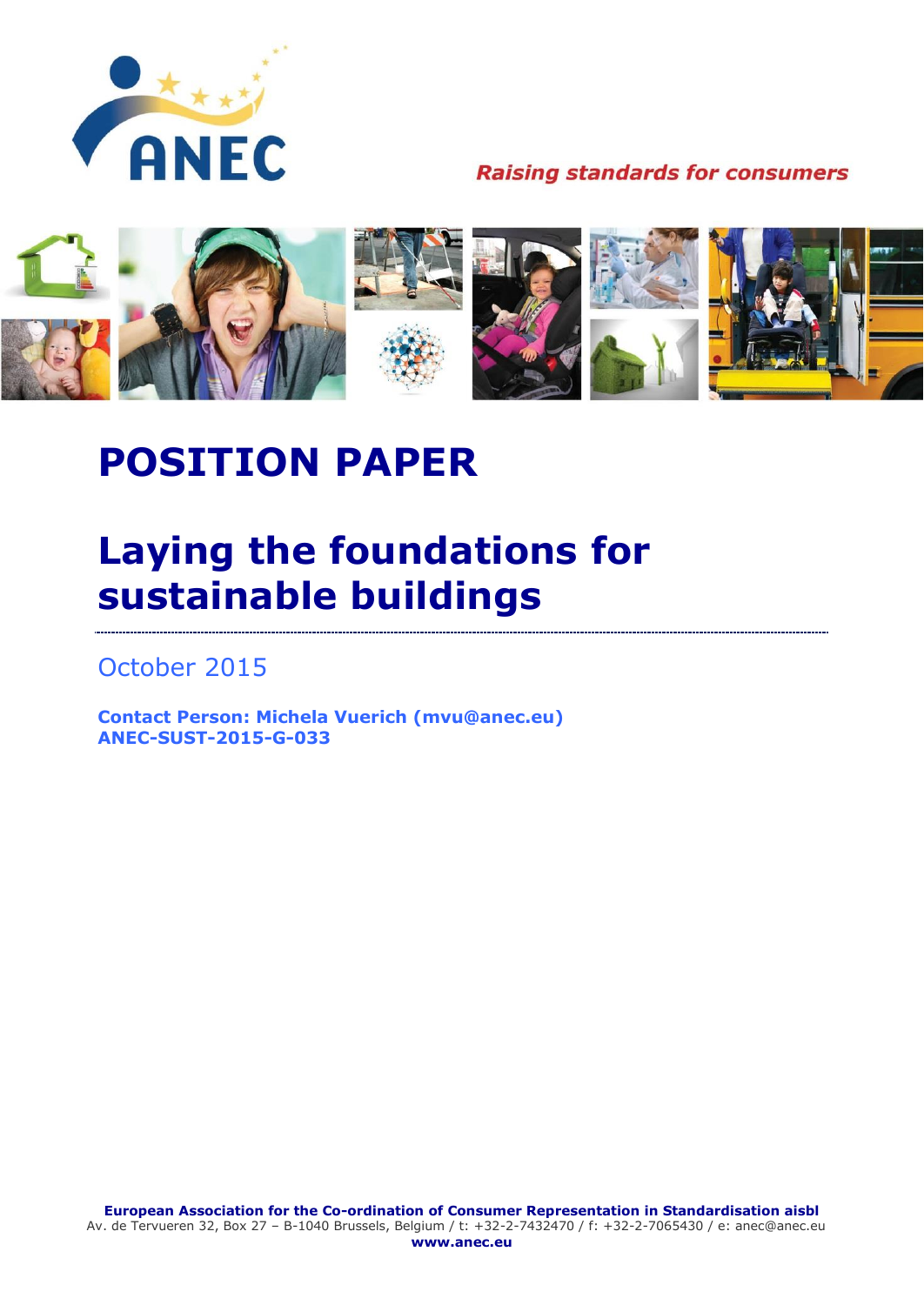# **List of Contents**

| <b>Executive Summary</b>                                                           | 3  |
|------------------------------------------------------------------------------------|----|
| 1. Introduction                                                                    | 5  |
| 2. Starting point                                                                  | 6  |
| 3. Durability is key                                                               | 7  |
| 4. Design is paramount in the environmental performance of a building              | 9  |
| 5. Energy consumption and energy savings                                           | 10 |
| 6. Economic impacts on consumers need to be taken into account in energy policy 13 |    |
| 7. Demand response is no solution                                                  | 14 |
| 8. Choice of useful indicators                                                     | 15 |
| 9. Information provision eases decision making                                     | 16 |
| 10. Conclusions - ANEC recommendations                                             | 17 |
| Acknowledgements                                                                   | 18 |
| <b>About ANEC</b>                                                                  | 19 |

--------------------------------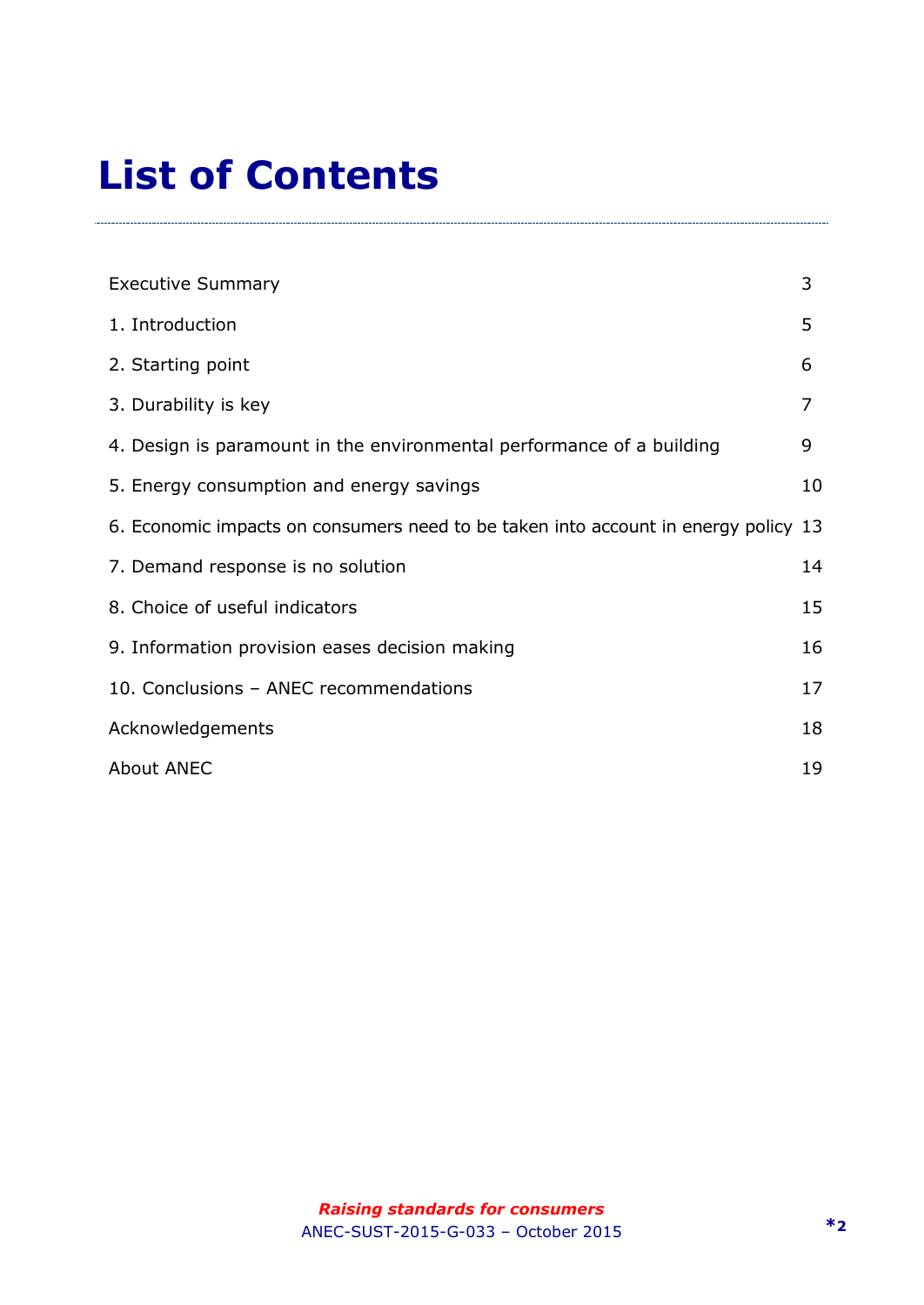

#### <span id="page-2-0"></span>**Executive Summary**

On the occasion of the evaluation of the Energy Performance of Buildings Directive, ANEC uses this paper to call for development of a European strategy for sustainable construction, one able to achieve reliable and sustainable performance assessment of buildings and provision of meaningful measurement indicators and information.

This should be part of a democratic and balanced process that reflects the needs of society, avoiding the commercial interests of parties involved.

We recommend aspects that need to be considered when tackling key topics:

Durability - suggesting binding producer claims with respect to the service life of a product (or even a building)

Focus on energy savings – looking at both how to provide meaningful certificates and considering the economic impacts on consumers and energy use patterns rather than on the transition to alternative energy sources that increase costs and detriment to consumers and the environment.

Proper information provision to enhance sustainable choices for consumers and construction professionals.

We highlight the importance to consider and enhance - at the design stage of the constructions - these crucial features:

- Accessibility and adaptability
- Deconstruction at the end of life to allow recyclability and reusability of parts and avoid waste

We also identify areas where political frameworks need to be developed to ensure affordable energy prices for vulnerable consumers; to stimulate a trade system for used building products and to address emissions to indoor air.

Certain principles need to be taken into account in these discussions:

- The use stage of the building is of paramount importance with respect to the energy balance.
- Energy efficiency should be the focus.
- The provision of energy certificates based on the calculated demand of the building should be obligatory and their implementation enforced.
- A legal framework at EU-level is necessary to ensure affordable energy supply to vulnerable consumers.
- The concept of design for disassembly and deconstruction should be promoted.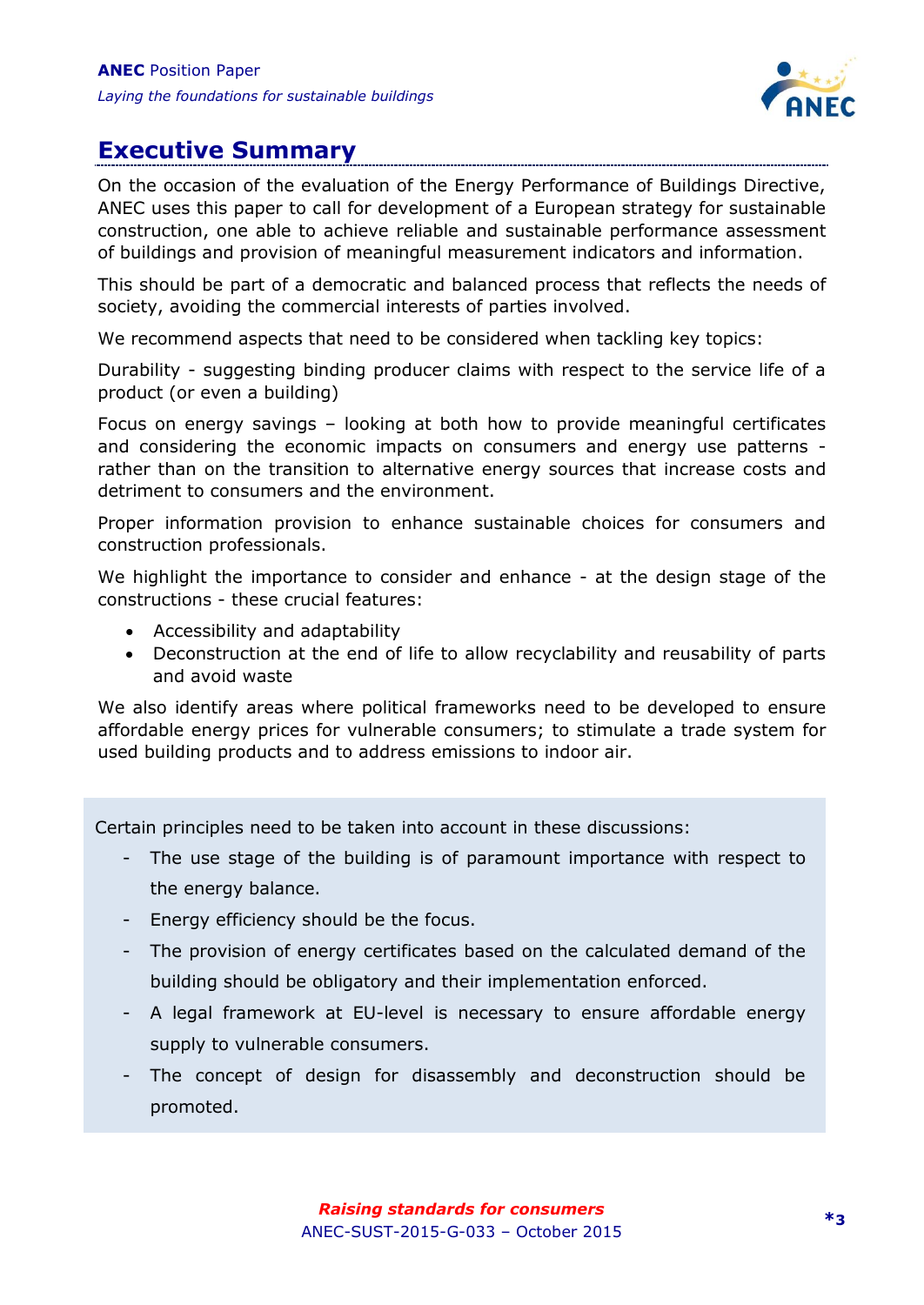

- The durability of buildings and construction materials needs to be addressed.
- Life Cycle Assessment (LCA) or Environmental Footprint methodologies do not provide meaningful indicators for the assessment of buildings. Hence, a debate on alternatives is needed.
- Indoor emissions from all relevant emission sources should be addressed by a new legal framework.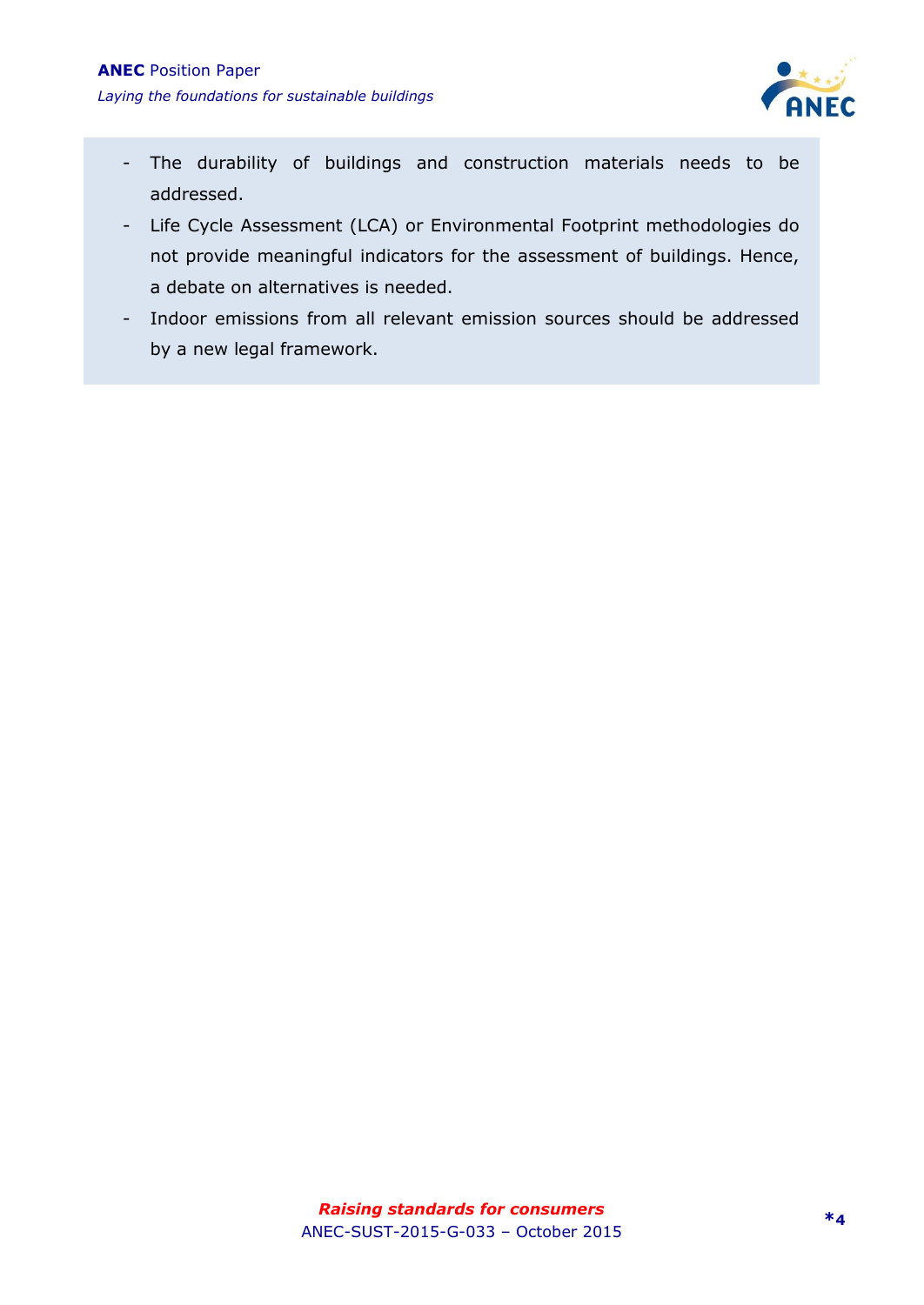

### <span id="page-4-0"></span>**1. Introduction**

-

The importance of the European building sector to society, environment and the economy is well-known. The European Commission has stated - based on previous studies - that

"*The construction and use of buildings in the EU account for about half of all our extracted materials and energy consumption and about a third of our water consumption. The sector also generates about one third of all waste and is associated with environmental pressures that arise at different stages of a building's life-cycle including the manufacturing of construction products, building construction, use, renovation and the management of building waste<sup>1</sup>* ."

To tackle the problem, a plethora of initiatives<sup>2</sup> has been initiated, not only at EUlevel but also in Member States at national or even regional level. They constitute different approaches (e.g. life-cycle-approach, performance indicators, risk analysis) aimed at different targets (e.g. sustainability as a whole, reduction of adverse environmental impacts, energy consumption etc.) using different means (directives, standardisation, voluntary agreements, labels). As such, the issue is addressed in an inconsistent and complex way that creates confusion (not least for consumers).

Undoubtedly, there still is a great potential for improvement with regard to building performance. Apparently, varied approaches need to be applied to new buildings and building stock, as work on the EU-Ecolabel for office buildings clearly revealed. However, to keep it simple for consumers, there is a need to adjust the initiatives, embed them in a political framework and disseminate effective information. This will initiate a mid-term evolution in the building sector that will help reach the long-term EU greenhouse gas reductions target for 2050.

Consequently, ANEC calls for development of a robust European strategic approach for sustainability in the construction area and is willing to participate in a discussion that should be led without prior conclusion, even if established assessment schemes and methodologies prove unsuitable.

 $1$  COM(2014) 445 'European Commission communication on resource efficiency opportunities in the building sector'

<sup>&</sup>lt;sup>2</sup> E.g. Recast of EPBD (Directive 2010/31/EU), Roadmap to resource efficient Europe COM (2011) 571, A lead market initiative for Europe COM (2007) 860, Addressing the challenge of water scarcity and droughts in the European Union COM (2007) 414, Directive 2008/98/EC on waste (Waste Framework Directive), the 7th Environment Action Program to 2020, just to mention a few.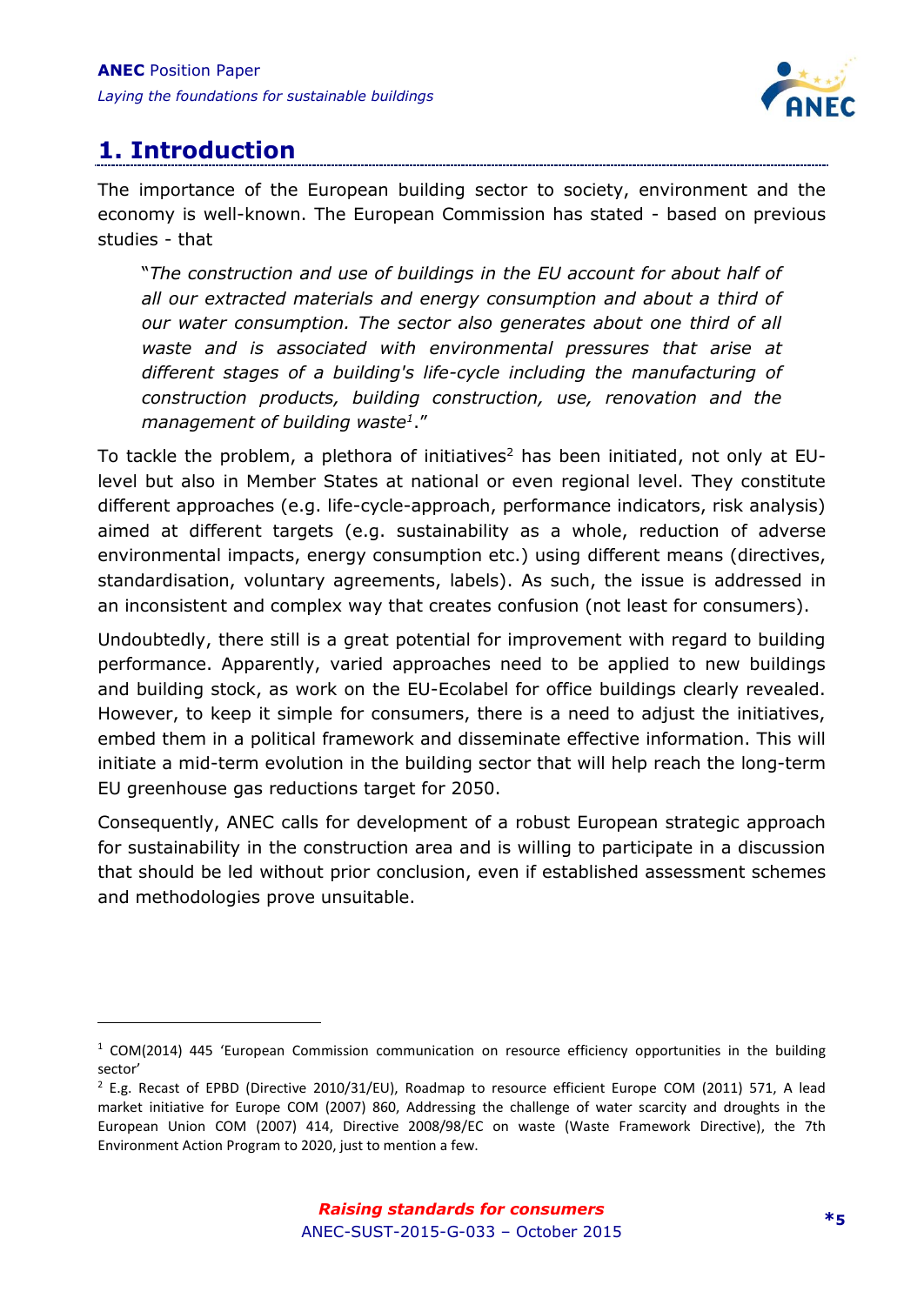

### <span id="page-5-0"></span>**2. Starting point**

-

Various interested parties in the building sector, such as architects, investors, communities, product manufacturers, project developers & construction companies, have different perspectives and interests, pursuing potentially diverse goals. Any decision taken will always be a value choice but has to be based on appropriate information. It is **crucial that developments are controlled by a democratic process taking due account of the needs of the public rather than by the commercial interests of the parties involved (including private certification schemes)**. ANEC raises its voice for tenants, owner-occupiers and owners who rent out on a small scale. Hence, the following considerations aim primarily at residential buildings but could easily extended to public buildings and industrial sites.

The **social aspects of sustainability** (such as shelter, poverty reduction, job creation, worker safety, human health, avoidance of child labour) are broadly acknowledged by society on a global level, whereas at local level, the goals differ depending on the focus of the individual parties (e.g. urban sprawl versus rural depopulation, prestige (skyscrapers), use of the built environment (social infrastructure), identification and commitment, social mixture versus gated communities). Despite any aforementioned aspect, consumers generally focus on human health and comfort, accessibility and adaptability of the building to enable them to live independently in their familiar surrounding as long as possible. This aim is also quite frequently mentioned in the discussion on demographic trends.

Diverging goals are even more evident with respect to the **economic aspects of sustainability**, also among consumers. Tenants focus on affordability and running costs. Although the latter is also interesting for owners, this group will additionally consider value over lifetime, costs for maintenance and repair and - if they rent out their property - the return on investment and income (by rental fees).

The **ecological aspects**, however, were the initial points for the sustainability discussion in the building sector with the reduction of energy and mass flows and their associated emissions, the use of renewable energy and the independency from rare and limited resources.

For the time being, the assessment of building performance by labels, certificates or claims is increasingly based on **Life Cycle Assessment** (LCA), which has been strongly criticised by  $ANEC<sup>3</sup>$  with respect to the methodology (e.g. high subjectivity, poor robustness and precision, etc.) and the choice of indicators (dubious models, questionable relevance, etc.). However, ANEC acknowledges LCA is an excellent tool for (rough) orientation in the initial phase of environmental product labelling or

 $3$  ANEC Position paper "Environmental assessment goes astray  $-$  a critique of environmental footprint methodology [and its ingredients"](http://www.anec.eu/attachments/ANEC-ENV-2012-G-008final%20(3).pdf), Brussels, 2012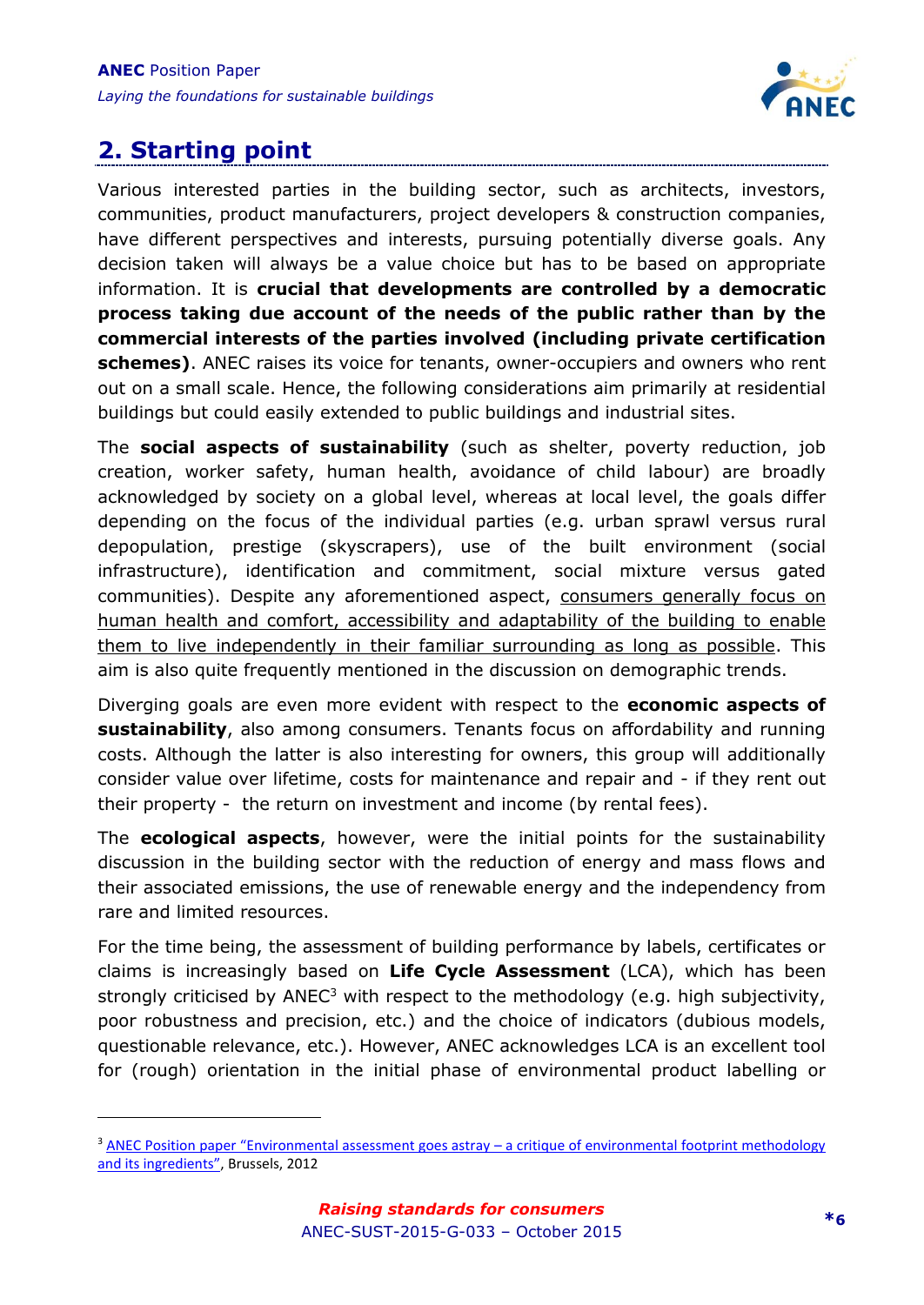

criteria setting, and for comparing system alternatives, but only with respect to those (few) aspects adequately covered by LCA, i.e. those which are quantifiable, can be aggregated and reliably modelled in a sound scientific manner (e.g. total energy consumption).

The basic criticism as regards methodological drawbacks using LCA holds also for Product Environmental Footprints (PEF) and standardisation work, generally using the same concept but adding additional concerns. ANEC provided basic research<sup>4</sup> and criticizes the approach<sup>5</sup>, albeit to no avail, with the effect that we withdrew our participation in the work of CEN Technical Committee, CEN/TC 350 "Sustainability of construction works".

Even **certificates based on legislation** (e.g. Energy Certificates according to the EPBD-Directive<sup>6</sup>) have created confusion among consumers with respect to the type of energy certificate (energy demand versus energy consumption) and raised doubts on their reliability.

We call again for a systematic approach, driven by political target setting, using meaningful concepts and instruments in order to enable consumers and others to contribute to a sustainable development in the building construction sector, based on truthful, transparent and unbiased information.

### <span id="page-6-0"></span>**3. Durability is key**

A study<sup>7</sup> performed by JRC revealed the predominance of the use stage of a building with respect to energy consumption and other related environmental impacts in comparison with the remaining life cycle stages. Based on the assumption of a use stage lasting (only) 40 years, it was concluded the primary energy demand related to the use stage amounts to about 80% of the total energy consumption of new European buildings.

Commercial buildings are more frequently substituted not for technical but for economic reasons and should be tackled by a restrictive legal framework. With regular maintenance, the use stage of residential buildings can be considered more in the range 80-100 years or even more. From this follows that the share of the

<sup>&</sup>lt;sup>4</sup> ANEC Study "Benchmarking and additional environmental information in the context of Type III environmental declarations", performed by Force Technology, December, 2007

ANEC Study "Environmental product indicators and benchmarks in the context of environmental labels and declarations", performed by Öko-Institut, December, 2008

[ANEC Study "Environmental and health related criteria for buildings"](http://www.anec.eu/attachments/ANEC-R&T-2011-ENV-001final.pdf) performed by IBO, Vienna, 2011 <sup>5</sup> ANEC Position paper "Sustainable construction – [a building site without end. Alternatives to flawed](http://www.anec.eu/attachments/ANEC-ENV-2011-G-037.pdf)  [standards",](http://www.anec.eu/attachments/ANEC-ENV-2011-G-037.pdf) September, 2011

<sup>6</sup> Directive 2010/31/EU

<sup>7</sup> Environmental Improvement Potentials of Residential Buildings (IMPRO-Building), JRC-IPTS, 2008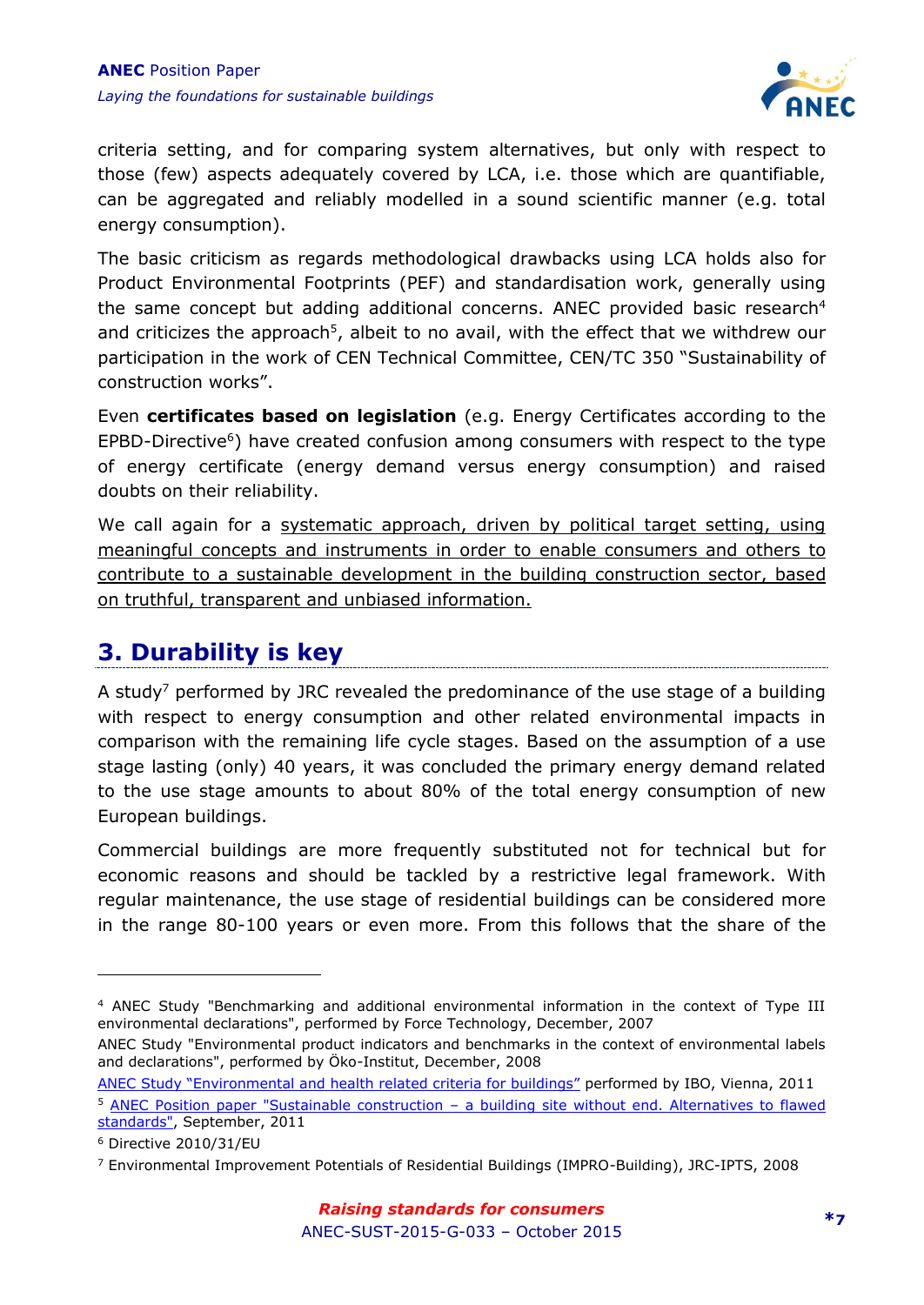

total life cycle energy consumption attributable to the use stage can be expected to be even higher in residential buildings. Consequently, the **use stage should be in the focus when assessing the energy performance of buildings**.

However, the energy content of building materials is not quite irrelevant and other environmental aspects, such as material consumption for building activities and processing of waste volumes following repair/renovation or deconstruction, need to be taken into account.

The key aspect here is **durability** - an aspect that has received limited attention in the past. This concept is mostly expressed in terms of functional performance of the building structure and its components and quite frequently reduced to the durability of technical building systems (heating, cooling etc.). Architects and engineers should carefully consider which parameters would make their creation last and form part of the cultural heritage of society. There is a plethora of examples of buildings in every country going back several hundred years, not only made of solid materials but also including timbered houses or iron/steel structures. Of course, modern life with its changing use patterns may require adaptability of the building structure, but this does not contradict product durability aspects. The problem is to get realistic statements on the durability of products.

**Testing** could be one approach. There are quite a few groups of building materials that are exposed to environmental impacts, undergoing frost-thaw test cycles (e.g. roofing tiles) or UV-light and artificial weathering exposure (e.g. jointing products) according to a standardised procedure. However, these tests are generally not too demanding and the respective standards reproduce the market situation rather than trying to predetermine the possible lifetime of the product.

Industry is afraid that predicted lifetime claims will be confused with warranty times of the product. However, to prolong product lifetime by making use of enhanced warranty provisions would be another interesting approach worth investigating from a consumer's perspective in line with the general discussion on preventing planned obsolescence. **Binding producer claims** with respect to the **service life of a product** (or even a building) could be required, associated with a guarantee period. This would oblige producers to take distinct care on the quality of their building product, especially when building products need to be exchanged on site with the costs implicated for removal and installing.

With regard to this policy option, we draw attention to a study on the necessary adjustments of applicable civil and public law in order to strengthen sustainable consumption covering 'obligatory commercial guarantee statements' that was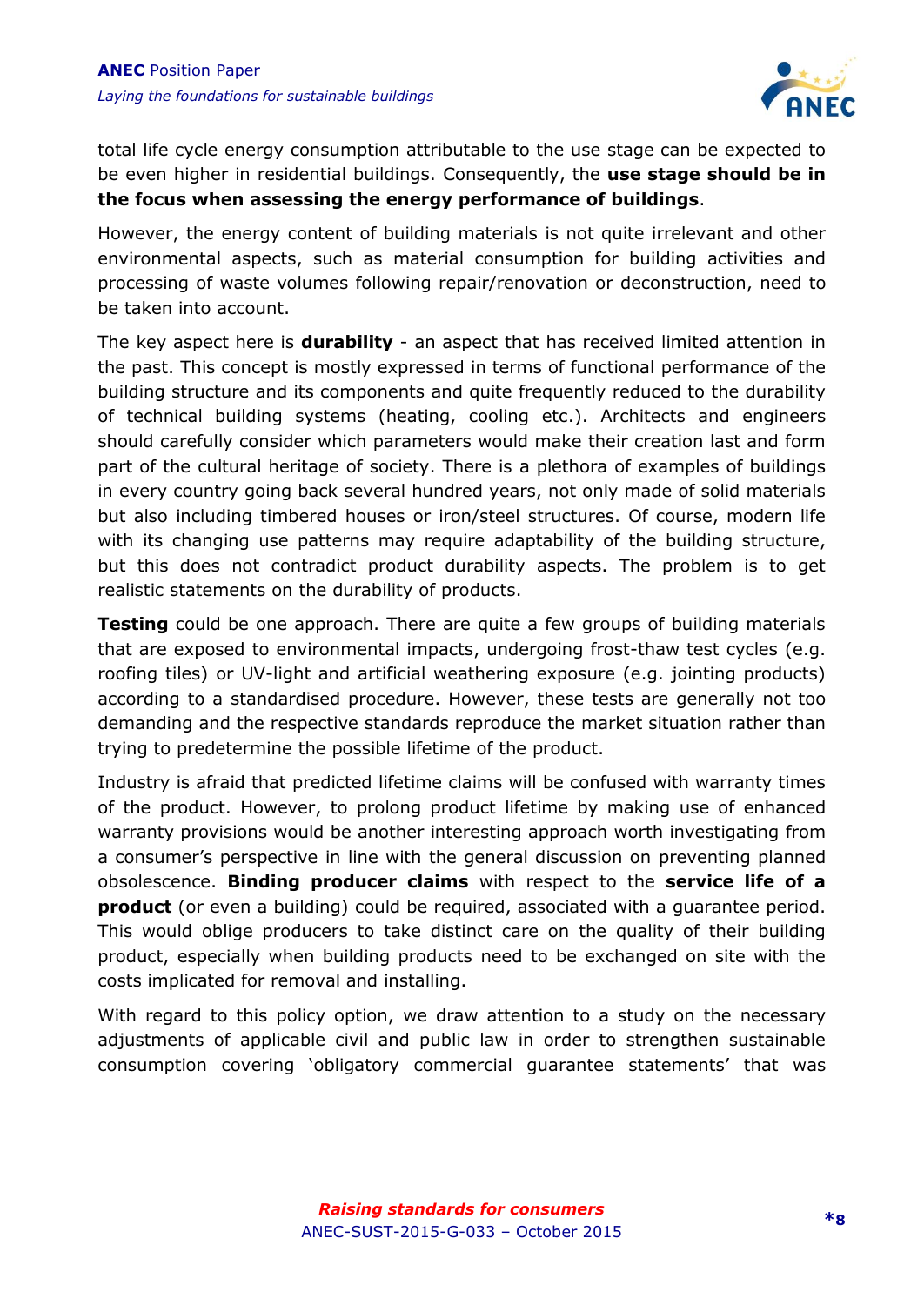-



commissioned by UBA, the German environmental protection agency<sup>8</sup>. The paper is a useful input to further investigation at the European level.

The enhanced quality of building products would have to come with an enhanced quality of the construction works. Building inspection should be strengthened in order to avoid deficiencies in the construction that adversely affect the durability of the entire building.

#### <span id="page-8-0"></span>**4. Design is paramount in the environmental performance of a building**

Major renovation of a building is not only due to maintenance and need to enhance its energetic performance, but also to the adaptation reflecting an alteration in the personal situation of the user (such as change of family situation; constraints in physical ability). It is self-evident that the environmental performance of a building rates much higher if the **accessibility aspects** are taken into account from the onset. This will avoid energy and mass flows in the use stage because no adaption of the building is necessary. A Swiss study<sup>9</sup> revealed that on average "accessible design causes less than 2% of the construction costs for new buildings". By nature, the sum varies and is higher the smaller the project. In existing buildings, special constraints often do not allow the use of a wheelchair or walking frame. Even to adapt flats to the highest accessible degree possible is costly and quite often impossible (door width, thresholds, lifts.) Hence it is inevitable that new buildings should require accessibility, not only for a limited number of apartments, but to the highest degree possible.

The use pattern of a building can also change, be it because members of the family are moving out (or in); be it as reaction to changes in the basic social conditions (e. g. conversion of barracks into asylum for refugees) or simply for economic reasons due to changes in the real estate market (e. g. conversion from office buildings to residential homes). Hence, **buildings need to be adaptable.** To avoid enormous energy and mass flows in the process of building modification, the technical building systems (such as ventilation systems, heating, cooling, domestic hot water supply), ground plans and spatial structures need to be easy to access, flexible and upgradeable.

More architectural "guidance" on the importance of good urban and building design for sustainable building is needed. Passive design elements for climate (ventilation, orientation, IAQ), optimisation of space, space conditioning, etc., denote the

<sup>&</sup>lt;sup>8</sup> Stärkung eines nachhaltigen Konsums im Bereich Produktnutzung durch Anpassungen im Zivil- und öffentlichen Recht, Münster, 2015 (Containing an English summary)

<sup>9</sup> Hindernisfrei in Franken und Rappen, Wie viel kostet hindernisfreies Bauen in der Schweiz, ETH Zürich, 2004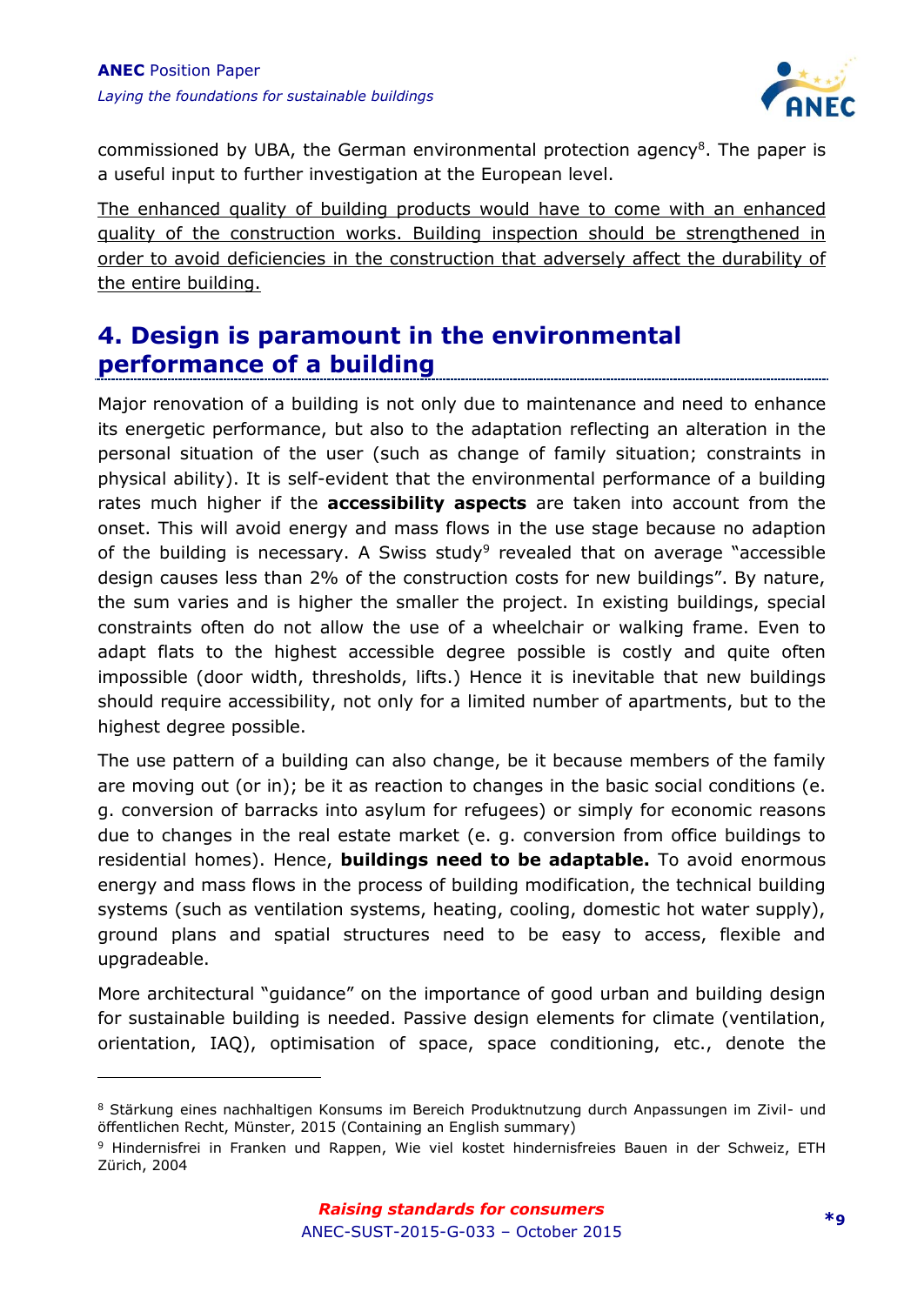

importance and need for standardisation. Contributions about social aspects in environmental design and design education are two distant ends that need to meet and collaborate. Standardisation as participatory work on diverse occupations like sustainability, innovation, design for all, smart cities and indoor air quality is a vital process for regulating and protecting daily life that needs more and better recognition among consumers, educators, government bodies and institutions.

As we have already commented in the public consultation on sustainable buildings<sup>10</sup> ANEC repeats the importance to consider at the design stage how to dismantle a building at the end of its lifetime into parts that can be reused or recycled in order to avoid the creation of waste.

As the EU-policy framework shows, the European Commission supports the idea to extend product lifetime and re-use of components or recycle materials. We believe that it is necessary and feasible to extend this principle to any construction product to minimize environmental impacts. Today, the term "recycling" tends to mean "downcycling" (e.g. concrete slabs to road foundations), with the implicated energy demand for the process. Although these downcycled products do substitute natural resources, the **re-use of building components** should be investigated more rigorously, also with respect to modular design approaches.

The market supplies choices for consumers, as the British example of Materials Reuse Centres<sup>11</sup> proves. However, the demand has to be stimulated. Especially with respect to quality of the used material and content of dangerous substances, more scientific research is needed. In practice, existing pre-fabricated buildings made of concrete were successfully converted into new residential homes<sup>12</sup> and research was carried out with respect to the economic feasibility $^{13}$ .

A political framework to stimulate a trade system for used building products needs to be established.

#### <span id="page-9-0"></span>**5. Energy consumption and energy savings**

For consumers, the **energy demand of the building** is of paramount importance because it determines the size of the bill for any energy carrier they depend on. The costs of upstream processes are calculated within the energy price. Hence, primary energy demand is of less importance to consumers and generally does not mean

<sup>10</sup> [ANEC response to 2013 DG ENV consultation on Sustainable buildings consultation](http://www.anec.eu/attachments/ANEC-ENV-2013-G-022final.pdf)

<sup>11</sup> http://makinglewes.org/2014/06/25/building-materials-reuse-and-materials-reuse-centres/

<sup>12</sup> http://www.sueddeutsche.de/wirtschaft/exportfaehig-vom-plattenbau-zum-einfamilienhaus-1.919722

<sup>&</sup>lt;sup>13</sup> "Wissenschaftliche Vorbereitung und Planung des Rückbaus von Plattenbauten und der Wiederverwendung geeigneter Plattenbauteile in Tschechien" gefördert von der Deutschen Bundesstiftung Umwelt", Cottbus, 2008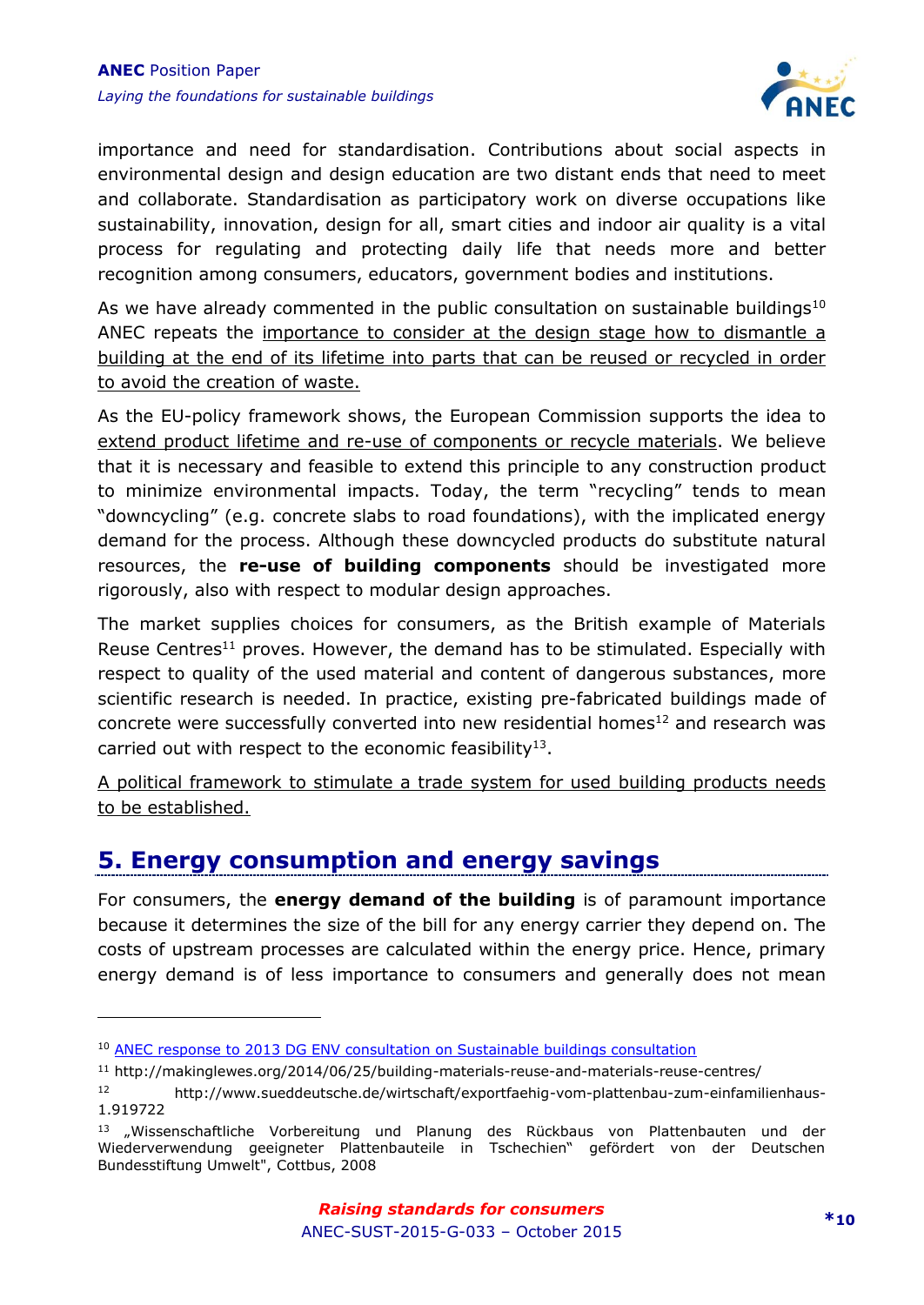

anything to them. The consumption of energy is highly dependent on use pattern, personal lifestyle and comfort level, and therefore should neither be focused on in any sustainability assessment nor in the debate on energy certificates. However, a **change in use and consumption patterns** should also be debated among consumers with respect to the rising demand of living space per capita, which is connected to the overall energy demand and the associated environmental impacts. The efficient use of energy has a high potential for energy savings and should therefore be promoted.

As stated earlier, the **use stage** is of overriding importance to the construction phase and end-of-life treatment with respect to total energy balance of a building. Therefore, the concept of **Nearly Zero Energy Buildings** (NZEB), as introduced in the Energy Performance of Buildings Directive, is in principle supported by ANEC. However, the directive leaves room to manoeuvre to the Member States: "It is the sole responsibility of Member States to set minimum requirements for the energy performance of buildings and building elements". Furthermore, the definition of NZEB is too vague; the calculation methods need a higher level of harmonization; the conversion factors for primary energy vary among Member States and are not wholly scientifically-based. The obligation for energetic retrofitting (if economically feasible) is linked to the prerequisite that at least 25% of the surface of the building envelope undergoes renovation (or the economic rule respectively) which is not supervised in all Member States. It is evident that the building stock needs to be energetically retrofitted in order to achieve the goals for energy savings and the reduction of greenhouse gas emissions. This cannot be done cost effectively for individuals without financial incentives. Hence, a respective **financial framework is necessary**. Also legal obstacles need to be eliminated (i.e. majority decisions for owners corporations; economic advantages for building owners to improve the energy performance of their flats rented out). Also, the use of energy certificates based on energy demand should be made obligatory and implementation enforced.

Despite all warnings, **energy certificates** based on the consumption are generally associated with the energy bill, which poses a problem for the credibility of such certificates when consumers rent apartments where these kinds of certificates are provided. The provision of energy certificates based on the calculated demand is a prerequisite to assess the energy performance of a building.

Along with the reduction of energy demand, the EPBD promotes the idea of **renewable energy**. Not all Member States follow the route to renewable resources with the same level of ambition. It can be debated whether the use of renewable energy is the universal remedy. Taking into account the environmental impacts of the production of photovoltaic panels, the chemicals used, the limited lifetime and land use for wind turbines (which also affects the appearance of the environment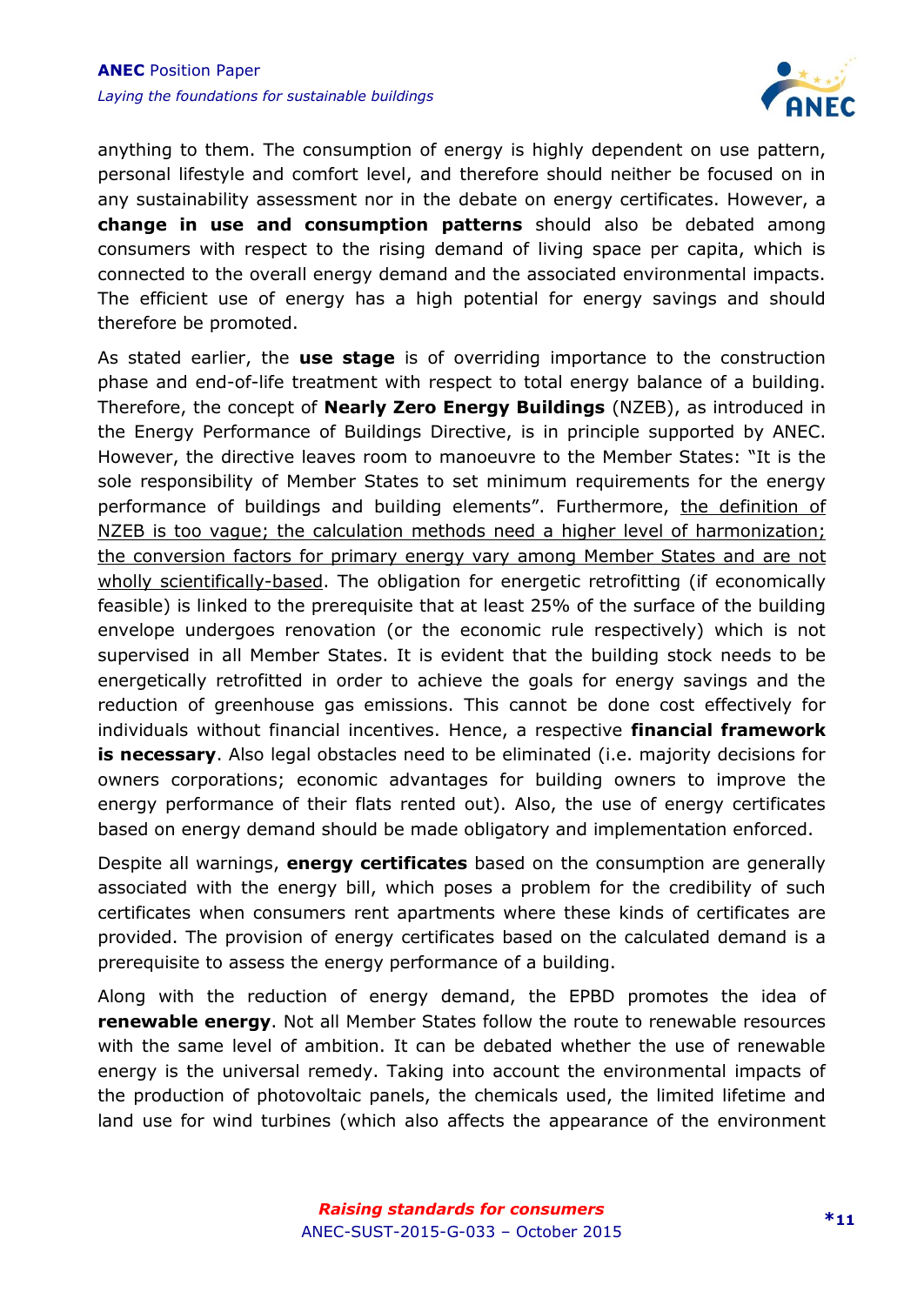

and leads to increased noise emissions), the efficient use of energy seems to be the more promising way.

The energy balance for renewables is dependent on the refinement of certain parameters, such as the conversion factors, consideration of embedded energy, double-counting (calculation of the fraction of renewables within the building energy balance or the grid, if exported…). Moreover, legal obstacles need to be solved with respect to the promotion of local grids for combined heat and power generation, which are highly efficient and easy to install in urban areas. The role of consumer cooperatives as intermediaries for community owned local grids for low income groups has also been considered<sup>14</sup>, but these have not developed much and have a high cost of trade.

Even if these problems were solved, there is rather **limited data on the energy performance and the state of refurbishment of the national building stock**  available<sup>15</sup>. So far, the saving potentials are based on assumptions and scenario calculation, which affects the reliability of statements on the building stock in each Member State. The more so because reliable data is necessary to prove whether the calculated energy (and emission) savings are achieved.

With respect to the **existing buildings,** a British study<sup>16</sup> stated that: "The potential 'energy savings' from improved energy efficiency are commonly estimated using basic physical principles and engineering models. However, the energy savings that are realised in practice generally fall short of these engineering estimates".

One explanation is that improvements in energy efficiency encourage greater use of the services (e.g. heat or mobility) that energy helps to provide. Behavioural responses such as these have come to be known as the energy efficiency "rebound effect". Although rebound effects vary widely in size, in some cases they may be sufficiently large to lead to an overall increase in energy consumption, an outcome that has been termed 'backfire'".

However, even if the realised energy savings fall behind estimations, it seems that saving energy remains the most promising approach to reduce environmental burdens and is therefore strongly recommended by ANEC for both new and existing buildings as a key goal.

<sup>&</sup>lt;sup>14</sup> ANEC position on the draft report "Shift, not drift: Towards active demand response and beyond" by THINK, [European University Institute,](http://www.anec.org/attachments/ANEC-PT-2013-AHSMG-007.pdf) 2013

<sup>15</sup> One approach is the publicly available Odyssey-Mure database (http://www.indicators.odyssee-mure.eu/energyefficiency-database.html)

 $16$  The Rebound Effect: an assessment of the evidence for economy-wide energy savings from improved energy efficiency UK Energy research centre, October, 2007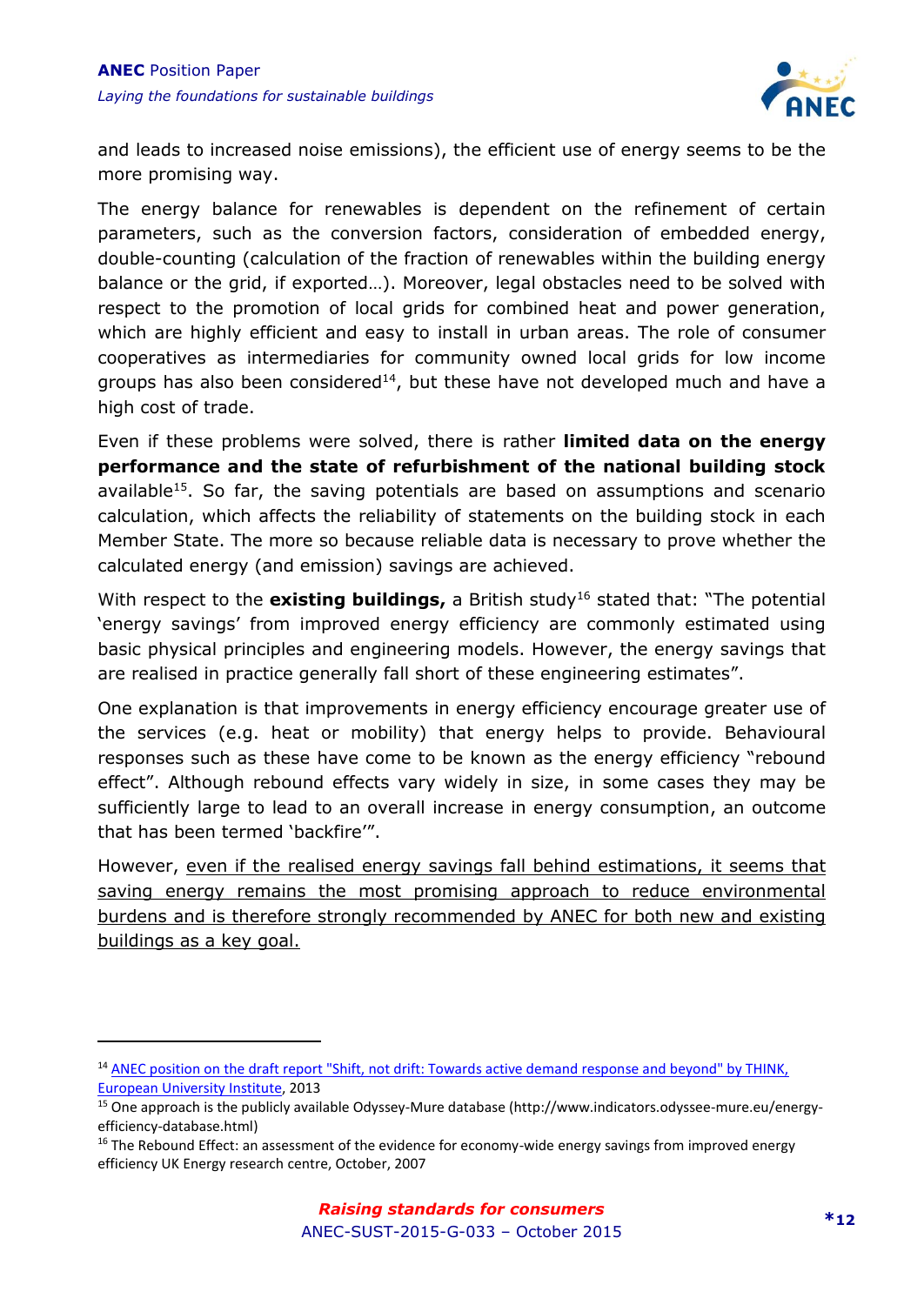

#### <span id="page-12-0"></span>**6. Economic impacts on consumers need to be taken into account in energy policy**

The energy transition in Germany - meaning the exit from nuclear and fossil-fuel energy - can used as an example of impact on consumers. Statistics published by the German Association of Energy and Water Industries (Bundesverband der Energie- und Wasserwirtschaft - BDEW), show that the **price for electrical energy** in Germany increased continually - in fact it doubled in the past 15 years. German consumers pay the second highest price for a KW/h in the EU (after Danish consumers). This is partially caused by the principle to share the cost of the investments in renewable energy generation among all users, with exceptions for energy-extensive industries that have to compete on external markets. In the end, private consumers have to pay  $\sim$  20% of the price for 1 KW/h as contribution to this investment. This has already led to the situation that consumers have had problems to pay electricity bills. The same observations were made for **heating services**, in a study<sup>17</sup>, performed by the energy think tank insight\_E, analysing the diverging approaches to prevent energy poverty among vulnerable consumers in the EU.

From the technical point of view, the energy generated on site not self-consumed is fed into the grid and may cause dangerous peaks. Due to the fact that urgently needed high voltage lines are missing to transport electricity generated by wind turbines along the coastline to the south of Germany, the electricity bypasses at peak times through the grids of neighbouring countries (especially Poland and the Czech Republic). This can cause severe hazards in their transformer stations with respect to thermal overload. As a reaction to this, solutions focus on intelligent demand response and the use of flexible thermal power stations (which are rather costly as they operate on demand). However, the development of efficient and costeffective electrical power storage systems will become more and more important.

Decentralised on-site generated electrical power (not self-consumed) has to be stored to make it available to the grid when needed. A respective **standardisation roadmap** has been published and IEC Technical Committee, IEC TC 120 "Electrical Energy Storage (EES) Systems", created. The development of the respective technology may still take some time. It is questionable whether consumers will benefit financially as new technologies are connected to high investments. Hence it is most likely that energy prices will rise. This will affect every consumer and especially vulnerable consumers who have problems to pay their electricity bills.

Additionally, comparably low prices are paid for electricity generated on site and fed to the net, but sold at normal prices. This will most likely lead to increasing the **energy consumption on site** (e.g. by additional air conditioning) which runs

 $17$  "Energy poverty and vulnerable consumers in the energy sector across the EU: analysis of policies and measures Policy Report" Insight\_E, May, 2015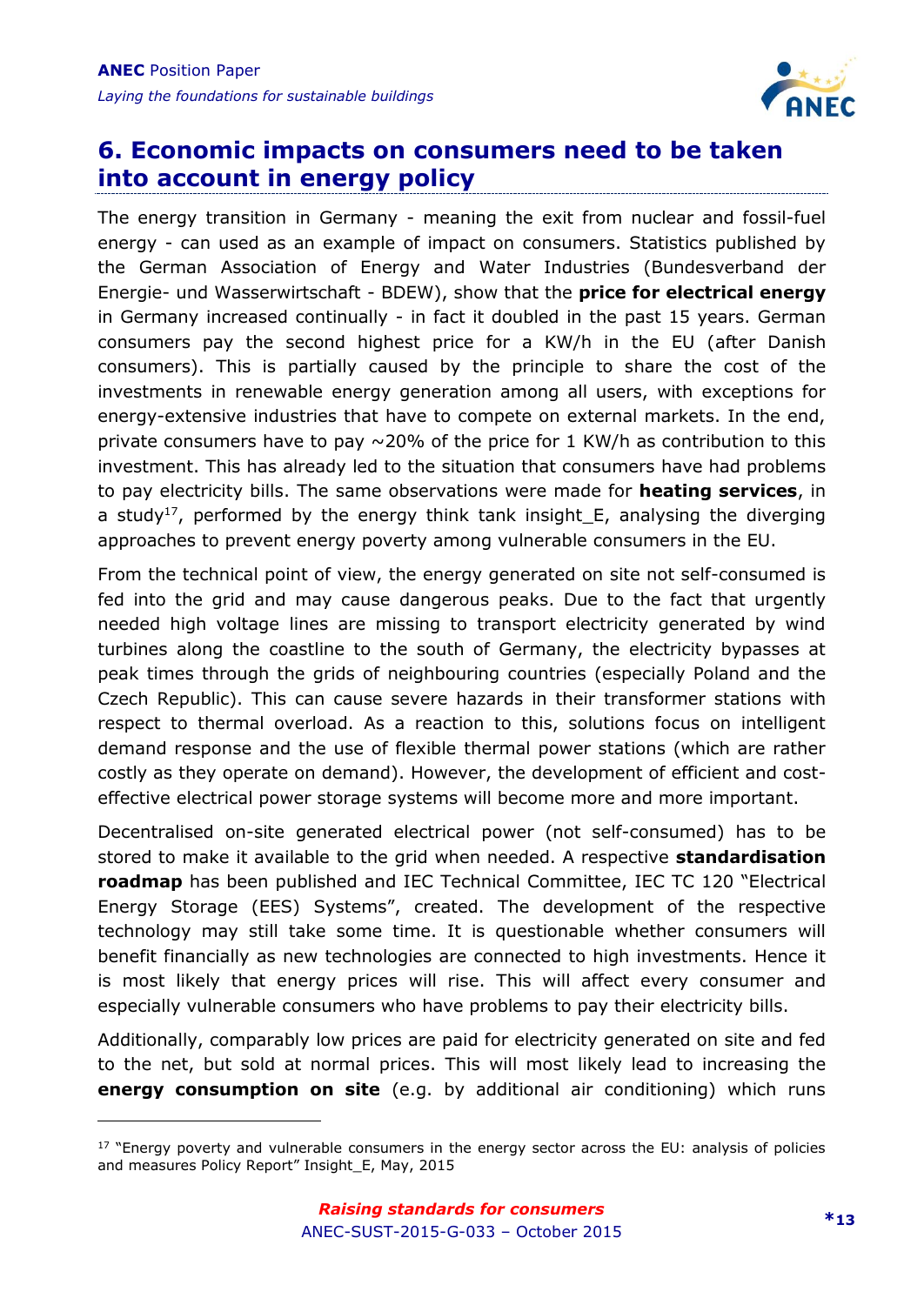

counter the effort of energy efficiency. The aforementioned problems are more or less valid for the use of renewables other than solar power: wind, use of biomass & biofuel, with all the negative environmental impacts of the latter (i.e. competition with food production and additional inputs required for farming and processing that basically outweigh the delivered energy).

A political framework is needed to allow for affordable energy supply to vulnerable consumers.

#### <span id="page-13-0"></span>**7. Demand response is no solution**

Next to energy generation and distribution, the energy use pattern of consumers is also a key issue. The European Commission tried to trigger consumer behaviour through **smart meters**, expecting that demand response will lead to a uniform capacity utilization of the grid and to reduced energy costs for the individual consumer. This aim has not been reached.

First of all, for private consumers, there are hardly any tariffs available that offer inexpensive electrical energy at off-peak hours. The costs for a smart meter would have to be paid by tenants and are by no means reasonable (also bearing in mind that a change of apartments would imply the costs for mounting and dismounting). Additionally, suppliers<sup>18</sup> of smart meters themselves claim that "Smart meters are designed to stay online for 10, 15, or even 20 years, without requiring components be replaced or directly maintained". This is a shorter lifespan than conventional meters. **Consuming patterns cannot change** severely because certain appliances need to run at certain times of the day, creating a peak demand, (e. g. boilers for domestic hot water and kitchen appliances in the morning and evening for the working population; ovens at lunchtime during the weekend). For practical reasons, no one wants to run a washing machine in the middle of the night because the machine needs to be emptied and there will be noise problems in apartment blocks. A Swedish study<sup>19</sup> reveals: "In summary, three overall conclusions may be drawn from the analysis. First, economic incentives for individual households to reschedule their electricity consumption over the course of the day are small. Second, the compensation an average household would need in order to systematically reschedule its electricity use is considerably higher than today's incentives. And third, the 'price' of demand flexibility depends on when, how and what household we are talking about".

<sup>18</sup> http://www.electricenergyonline.com/show\_article.php?mag=&article=516

<sup>&</sup>lt;sup>19</sup> An electricity market in transition - Is consumer flexibility for sale, or even for real? Umeå University, published in CERE Working Paper, 2015:6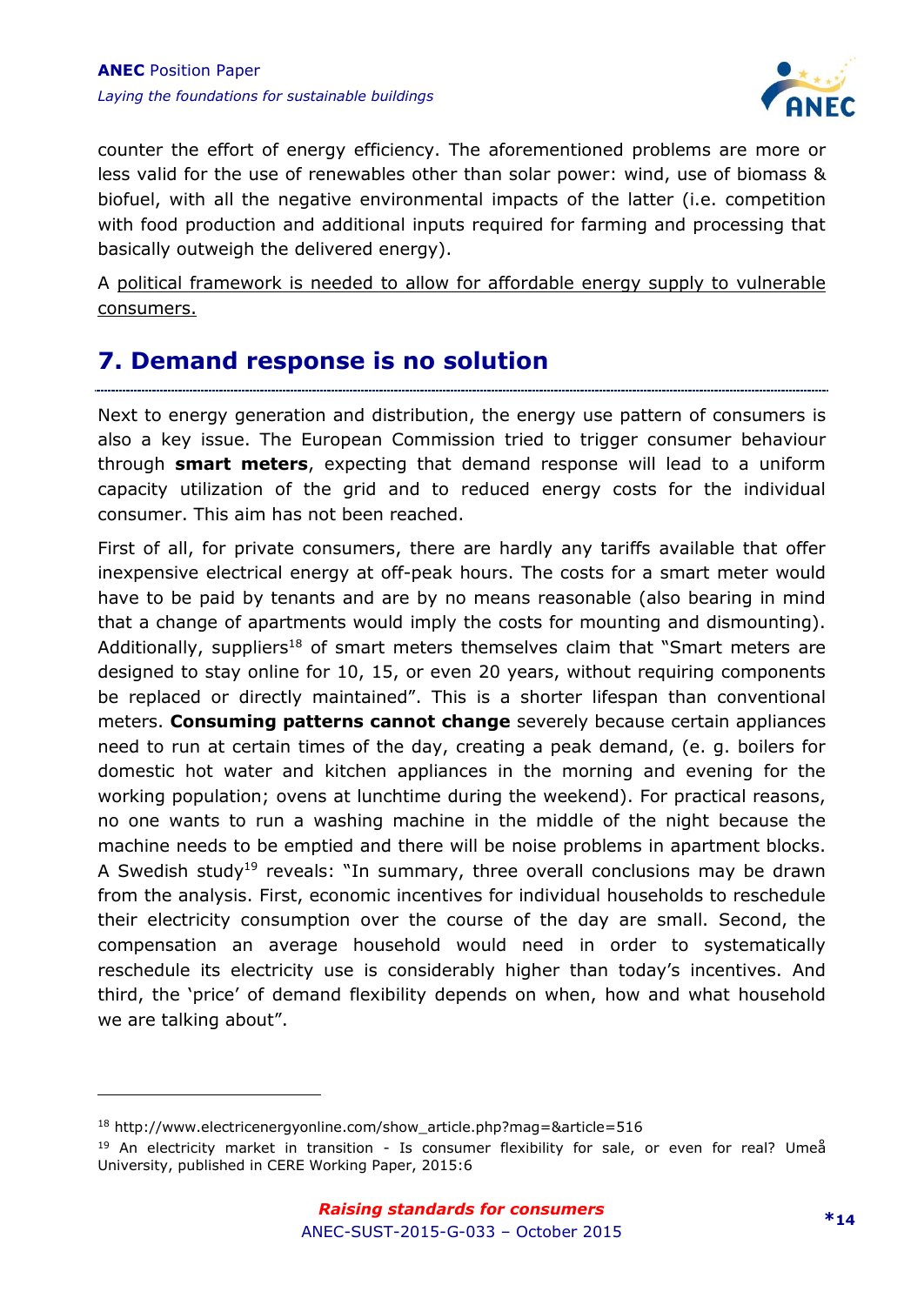

Even information on the actual energy use and the associated price is a feature only of use to technically savvy consumers. The only evident advantage is the possibility for meters to be read remotely by the energy provider. This one benefit is definitely not worth the exercise. A study<sup>20</sup> commissioned by the German federal ministry for economic affairs & energy stated that "profitability of smart meters is not given for all consumer (households) similarly" and that "the launch and roll-out all over the country of smart meters are associated with significant costs, technical challenges and risks."

This was enough for the German government to step back from an obligation to install smart meters in every household. Only a consumption of more than 6.000 KW/h per annum would result in such an obligation. The average<sup>21</sup> consumption of a German household of 4 people was 5.000 KW/h in 2014, including the electricity demand for domestic hot water.

#### <span id="page-14-0"></span>**8. Choice of useful indicators**

-

As we have already said in our contribution to the circular economy consultation, ANEC believes meaningful indicators are needed for the overall **resource use** at EU and Member State level. These indicators are needed particularly for energy, water, relevant materials, waste and change in land use.

Indicators are also needed to measure the **per capita overall consumption level** of citizens. To this end, it will be crucial to measure direct and indirect resource consumption, (including the consumption embedded in products) by citizens for energy, water and relevant materials, or per capita consumption of key products associated with high resource consumption.

At micro-level for buildings, the **use-stage indicator energy demand** and **indoor air emissions** are considered to be appropriate. For the assessment of chemicals in building products, the authors of the IBO-Study "Environmental and health related criteria for buildings" differentiate between a minimum level and an excellent level for substances/groups of substances to be avoided or even banned. This is to complement the **indicator on indoor air emission**. Here, ANEC repeats its call for addressing emissions to the indoor air from construction and other products in a separate legal framework, following provisions given in existing national legislation (Germany, Belgium, France)<sup>22</sup>. There are different views on the importance of the

<sup>&</sup>lt;sup>20</sup> Ernst & Young GmbH: "Kosten-Nutzen-Analyse für einen flächendeckenden Einsatz intelligenter Zähler", 2013

<sup>21</sup> Stromspiegel für Deutschland 2014 (http://www.die-stromsparinitiative.de/stromspiegel/)

<sup>&</sup>lt;sup>22</sup> [ANEC Position paper "Hazardous chemicals in products. The need for enhanced EU regulations",](http://www.anec.eu/attachments/ANEC-PT-2014-CEG-002.pdf) Brussels, 2014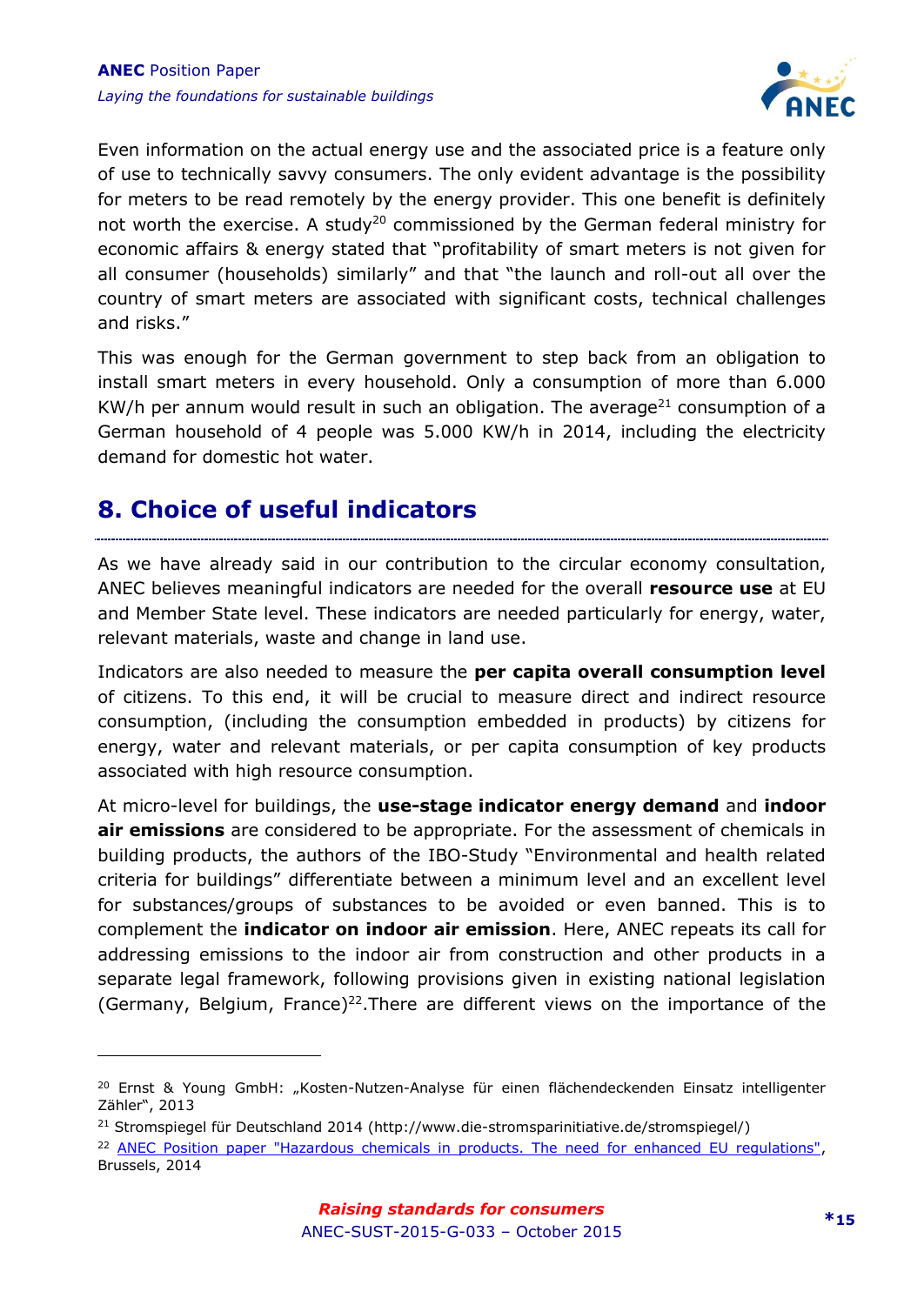

indicator, "embedded energy", for consumers. In the building context, it may be relevant for heavy shell materials, such as brick and concrete, whereas for most of the remaining materials it is negligible taking into account the lifetime of the building. However, it may again become relevant for products that have to be replaced after a limited life time. This is especially the case for solar panels that are promoted along with the use of renewable energy. Their overall environmental performance may be questioned, also with respect to the decreasing performance of solar panels over time.

Often **semi-quantitative and qualitative indicators** are a better choice – e.g. to address noise and dust emissions of construction sites and end-of-life treatment. In this context, ANEC promotes the use of best available techniques, as displayed in the EMAS Reference Document on Best Environmental Management Practice in the building and construction sector published by the JRC IPTS in September 2012.

#### <span id="page-15-0"></span>**9. Information provision eases decision making**

One of the major problems that consumers experience within the construction sector is the lack of information with respect to the **materials used and their environmental impacts**.

Various incidents in the past revealed that products used in a building due to stateof-the-art (e.g. wood preservatives, asbestos) proved to be dangerous for human health and the environment.

Concerning environmental information, even interested consumers were in the past able to assess only specific products for which an environmental label Type I was available. Despite all the initiatives and efforts taken to assess and communicate environmental information of building products, this situation has not improved much. This statement is founded on the ANEC position paper<sup>23</sup> with the fundamental critique of LCA-based environmental assessments schemes that are promoted for several years now: "ANEC has strong reservations to rely predominantly on LCAmethodology, as it features fundamental shortcomings, including dependency on numerous subjective choices, lack of adequate data and limited precision. Further, LCA methodology does not characterize all environmental impacts in a suitable way."

Of course, it is important to compare the environmental performance of building materials in the **design stage** and compare different design alternatives. This is also valid for products and components to be replaced during **maintenance works**. However, it is critical the information given is correct, relevant, easy to understand

<sup>&</sup>lt;sup>23</sup> ANEC Position paper "Environmental assessment goes astray - a critique of environmental footprint [methodology and its ingredients"](http://www.anec.eu/attachments/ANEC-ENV-2012-G-008final%20(3).pdf), Brussels, 2012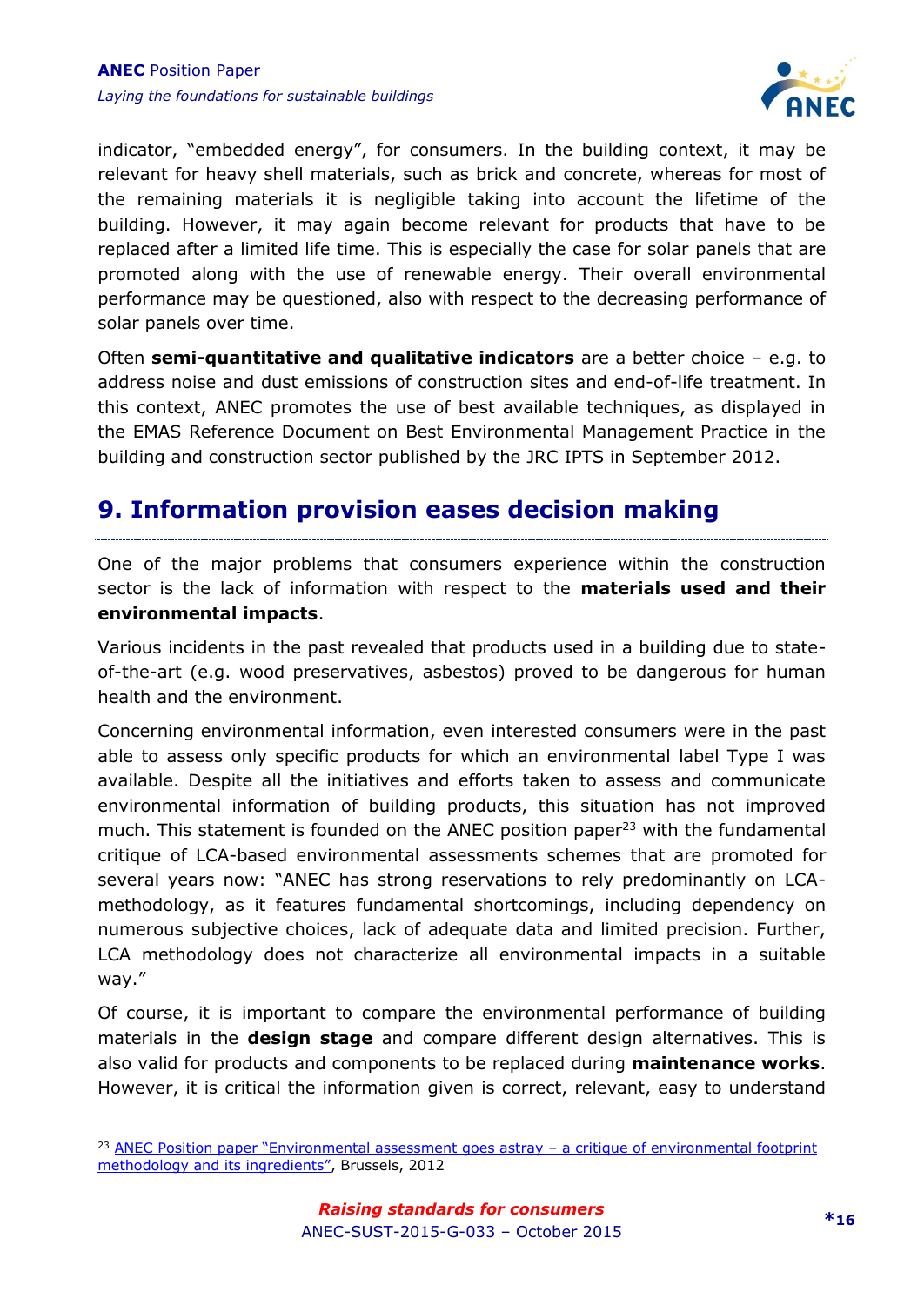

and comparable. The key point is consumer information on dangerous substances. Not even information based on the Construction Products Regulation conforms to these consumer needs. A way forward is outlined in the ANEC position paper.

To allow in-built materials to be exchanged once they have proved to have adverse effects on human health and the environment, they need to be tracked. It is therefore indispensable to provide a **detailed list of materials used**, preferably indicating the places where there were installed in the building. If the materials themselves were marked (e.g. with a specific key code), this would ease their recycling (see example of plastics) and would also impact maintenance and repair. On flat roofs for example, often sheeting is used made of different types of plastics for different buildings. In case of repair, tests need to be made on site whether the material intended to be used for repair is compatible to the built-in product. If the **type of material** originally used was to be found in a documentation or on the roofing product itself, these tests would become obsolete.

On the building level, information is needed with respect to the assessment of the environmental performance, but also with respect to the documentation on the final layout of the building and the technical installation (not to mention missing user manuals for heater, boilers etc. in case of tenants).

Concerning adaptability of buildings (e.g. to change in user behaviour or user needs) a documentation of the construction and the technical installation as realised is desirable. Most frequently, only the primary design plans are available to the user (if at all), without the indication of alterations, caused by the client's wish or technical reasons. **Documentation on technical installation** is hardly available. This impedes consumers on a small scale e.g. with respect to alterations on building automation, the electrical wiring or heating system. On a larger scale, alterations to the building (e.g. extension, retrofitting) would be much easier to plan and realise without time and money consuming examination of the load-bearing structure.

As a side effect, reliable documentation will also affect the quality of construction work because failures would be more easily traceable to the companies. Eventually, this will help to avoid legal disputes.

#### <span id="page-16-0"></span>**10. Conclusions – ANEC recommendations**

To conclude, with this paper ANEC calls again for a systematic approach to tackle all sustainability issues in the building construction sector at the same level, while keeping the solutions simple for consumers. It is of paramount importance that all developments associated with this process are controlled by a democratic procedure taking due account of the needs of the public, rather than by the commercial interests of the parties involved (including private certification schemes).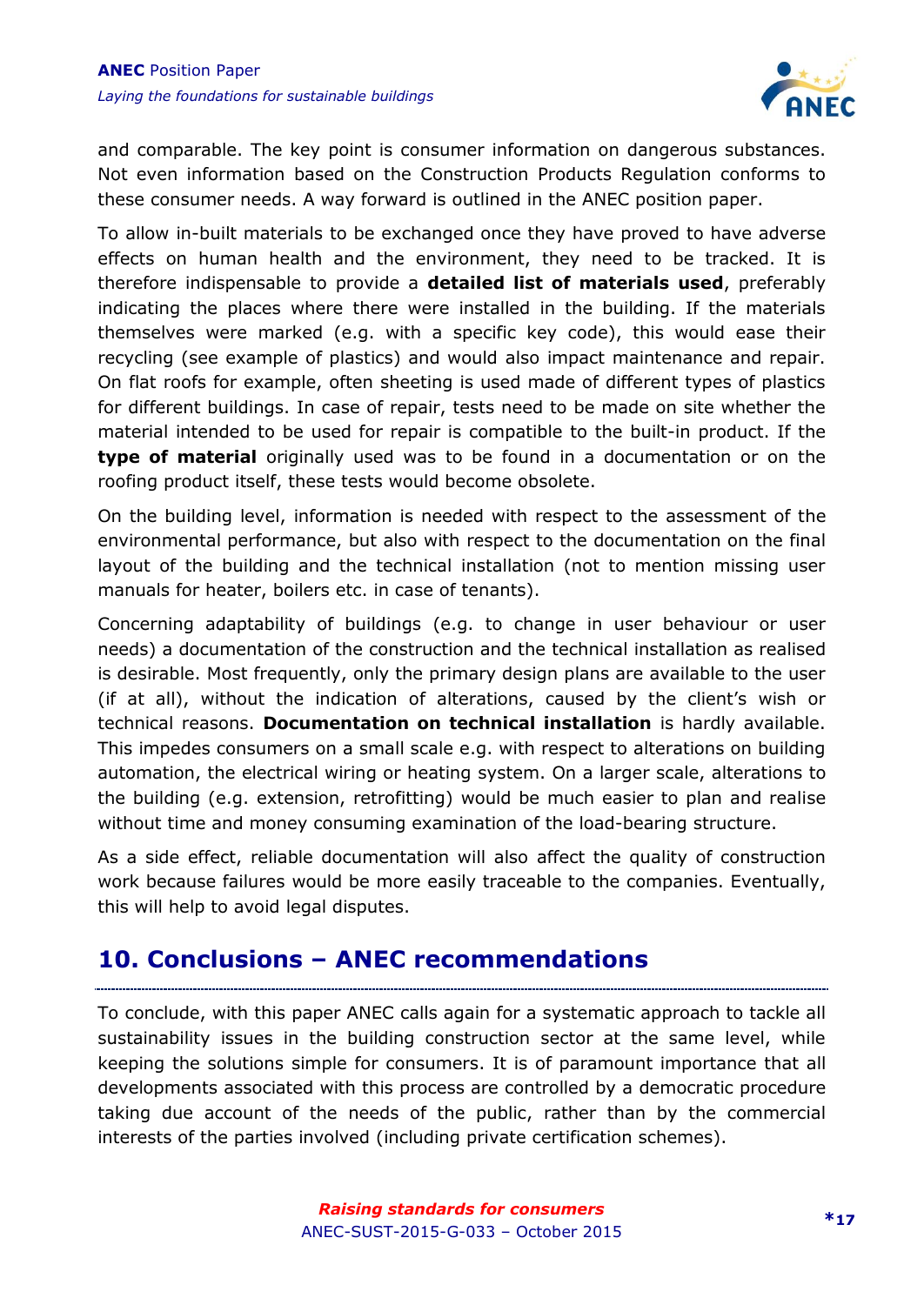

Discussion should be driven by political target setting, using meaningful concepts and instruments in order to enable consumers to decide to contribute to a sustainable development in the building construction sector, based on truthful, transparent and unbiased information.

The meaningful change of production and consumption patterns within the building sector needs to be debated among all relevant actors. ANEC is willing to participate in the next steps on behalf of European consumers.

#### <span id="page-17-0"></span>**Acknowledgements**

*Special thanks go to Guido Hoff, ANEC expert on sustainable buildings, main author of this paper.*